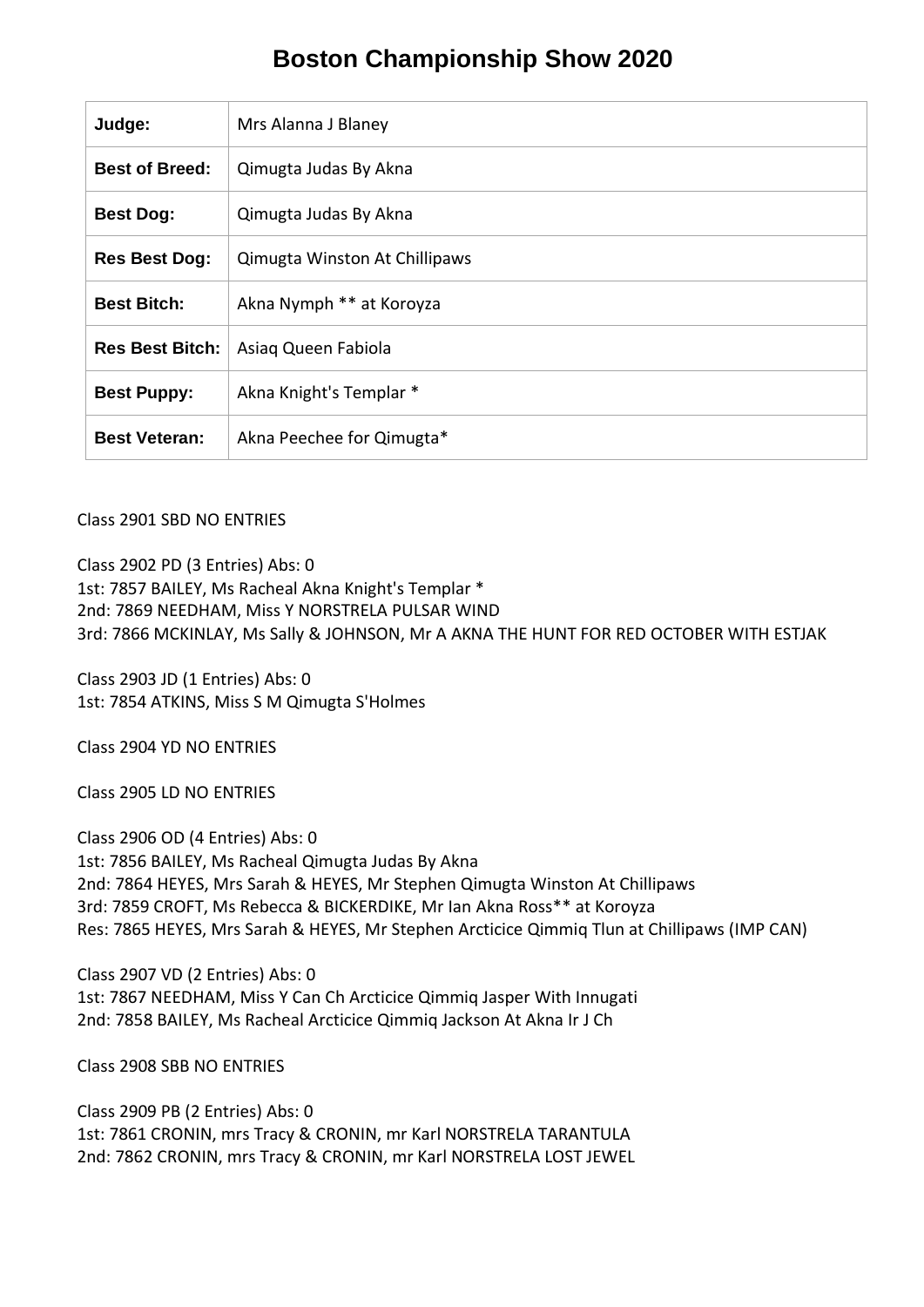Class 2910 JB (1 Entries) Abs: 0 1st: 7853 ATKINS, Miss S M Qimugta Miss Marple

Class 2911 YB NO ENTRIES

Class 2912 LB (2 Entries) Abs: 0 1st: 7863 GRAHAM, Miss Lorna AKNA VOORHEES \*\* 2nd: 7852 ATKINS, Miss S M Qimugta Harpist

Class 2913 OB (3 Entries) Abs: 0 1st: 7860 CROFT, Ms Rebecca & BICKERDIKE, Mr Ian Akna Nymph \*\* at Koroyza 2nd: 7868 NEEDHAM, Miss Y Asiaq Queen Fabiola 3rd: 7851 ATKINS, Miss S M Akna Peechee for Qimugta\*

Class 2914 VB (1 Entries) Abs: 0 1st: 7855 ATKINS, Miss S M & BAILEY, Ms R E HR Ch Akna Asavakkit\*\*

#### **JUDGES CRITIQUE**

I was absolutely delighted to be invited to judge one of my favourite breeds at one of my favourite shows, especially having not judged CEDs since 2018. I was humbled to receive a fabulous entry of 19 – all present on the day, ranging from puppies to veterans – and so felt it would be appropriate on this occasion to give a pre-amble of my observations. Overall, the dogs exhibited today really impressed me for clear breed type, with all males present having evidence of the signature cape over the shoulders with no excessively sloping toplines once I got hands on, whilst bitches were without coarseness and showing the gender differences I was looking for without losing the impression of a freighting sled dog. Coat - especially on tails! - and weight varied, as is to be expected coming out of Spring, but there were no exhibits carrying an excessive amount of the latter or lacking in muscle or overall condition in proportion to their maturity. Temperaments were sound and characteristically characterful throughout even as the weather warmed, with just one stubborn puppy unsettled on the day but showing no signs of ill-intent. If I were to flag one area to watch it would be rear movement – I am always happy to forgive a sled dog that sets off wide before converging and we were blessed with a large ring to give the dogs a chance to settle but I was surprised to find a few very close in rear action and so is something I would suggest breeders keep an eye on. That said, I was still happy to find many showing the brisk, efficient and tireless trot I was looking for, which acts to differentiate this breed from it's more popular sled dog counterparts, feeling all my winners could exemplify this. My closing comment is to give my thanks to the exhibitors for giving me such a pleasing entry of dogs, indulging me in critiquing to third place and for their acceptance of my placings on the day.

PD: (3 Ent, 0 Abs). A nice class to start the day with three young males in varying stages of maturity. 1st, BPD / BPIB & WPG3: BAILEY, Ms R: Akna Knight's Templar \*. Technically the most mature male in the class at just a few days shy of his 1 year birthday and visibly just entering his teenage years however this did not detract from his qualities. Pleasing head, although still needing to broaden, showing the typical spitz wedge, emphasised by a lovely almond eye. Short strong neck leading to a nicely angulated shoulder and particularly sound front when viewed straight on. Chest coming on well and a good strong topline once you get through his mane which formed part of a profuse, coarse guard coat. Nice broad thigh and ample turn of stifle. Although understandably quite raw, on the move is where I felt he shone, sound for his age and showing a fluent and efficient sidegait with plenty of drive from the rear which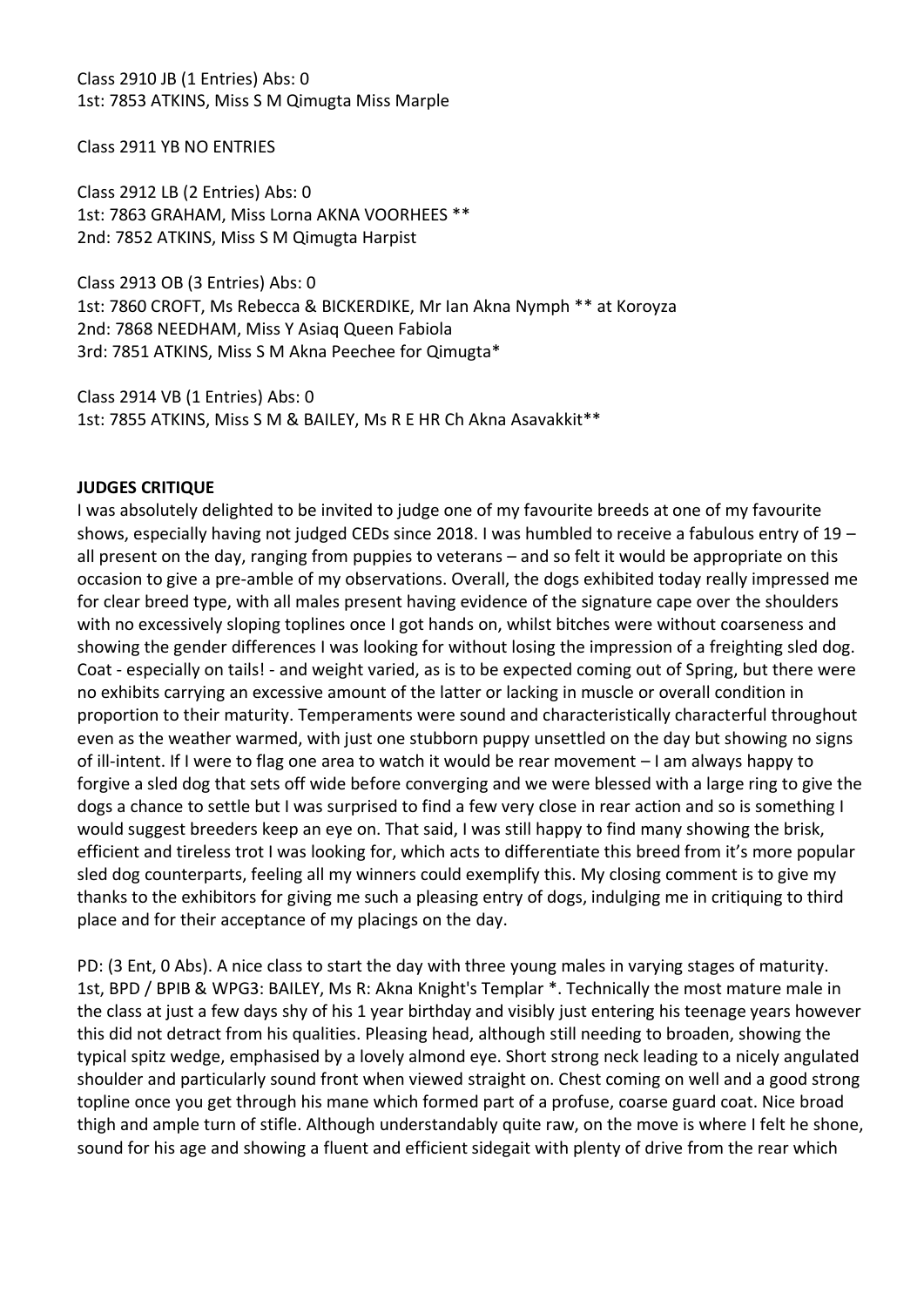won him both this class and the Best Puppy Challenge. Was delighted to later see that the Puppy Group judge also saw his qualities and awarded him WPG3.

2nd: NEEDHAM, Miss Y: Norstrela Pulsar Wind. 10 month old and son of my Best Veteran Dog who I felt stood out in the line up as being more substantial throughout than both his classmates. His lovely thick coat and compact build made him very typical and masculine in side profile, with a good breadth of skull for his age, although eye could be a touch more oblique. Like my first place, he had a strong, thickly muscled neck leading to a well laid shoulder and level topline. Well sprung ribs and I particularly liked his rear, with short, compact hocks and good breadth of thigh. He was determined to show his CED enthusiasm on the move today, and took a while to settle but when he did he showed evidence of the breed-characteristic brisk trot and held his shape well but his enthusiasm meant he just wasn't quite as tidy on the out and back as first.

3rd: MCKINLAY, Ms S & JOHNSON, Mr A: Akna The Hunt For Red October With Estjak. 8 months and definitely the baby of the class with the sweetest of expressions to match. Skull just starting to break into the fuller wedge shape I would like, he had a lovely almond eye and expressive ears. Not quite as substantial as either of his classmates at this point, although clearly with age on his side, he had a sensible length of neck leading into a good level topline and a proudly carried tail emphasised by a coat developing well. Matching in angles, front & rear, and with nice overall proportions, he moved at a steady, balanced gait but conceded to his classmates today on his slightly more narrow frame with one or two things still to fill into. I have no doubt he will only improve with maturity.

#### JD (1 Ent, 0 Abs).

1st: ATKINS, Miss S: Qimugta S'Holmes. 13 month old male at the top end of the standard. Where my previous class winner was just entering his teen years this boy is fully embracing his and as such is very much needing to fill into his frame. That said, his skull shows wonderful breadth without losing his shape of eye, giving a masculine but kind expression. Nice strong neck and good length of body with the length of leg to match, he was well balanced in proportions with moderate angulation in front and a well muscled rear, finishing the picture with a nice harsh coat and good length of guard hairs. Understandably a touch narrow in front at the moment but nonetheless demonstrated a pleasing motion when settled, with fantastic ground cover and a strongly held topline.

OD (4 Ent, 0 Abs). A fantastic class, with four males in varying stages of maturity but all possessing virtues, making for a couple of tough decisions.

1st, BD & BOB: BAILEY, Ms R: Qimugta Judas By Akna. Not quite 2 year old male, so the baby of the class and not the biggest by any means, but eyecatching for his overall proportions and type. Broad, masculine skull with a lovely almond eye, he possesses an endearingly cheeky expression, leading to a nice length of neck and strong topline. He has the most fantastic, profuse coat, with plenty of bone underneath and although fidgety was so often caught standing true, whether viewed from the front or rear. Good depth & breadth of chest, I felt him very balanced in angles and particularly liked his strong, short hocks and well sprung ribs. If I were to nitpick – for no dog is perfect - I would like to see his front pasterns strengthen a touch (although time is on his side) but it was in motion he really pushed the class hard, with a tireless and efficient gait from all angles and a soundness that he didn't lose from challenge to challenge, gaining him the class, Best Dog & Best of Breed in the process. A delight to watch in the group.

2nd & RBD: HEYES, Mrs S & HEYES, Mr S: Qimugta Winston At Chillipaws. 3 year old and although babyfaced really starting to look more man than boy with a super thick coat and correct substance for his size. He has a lovely broad skull with well filled cheeks, although I would like a bit more to his muzzle. Thick, strong neck and good shoulder emphasised by a deep chest with well sprung ribs. A touch shorter coupled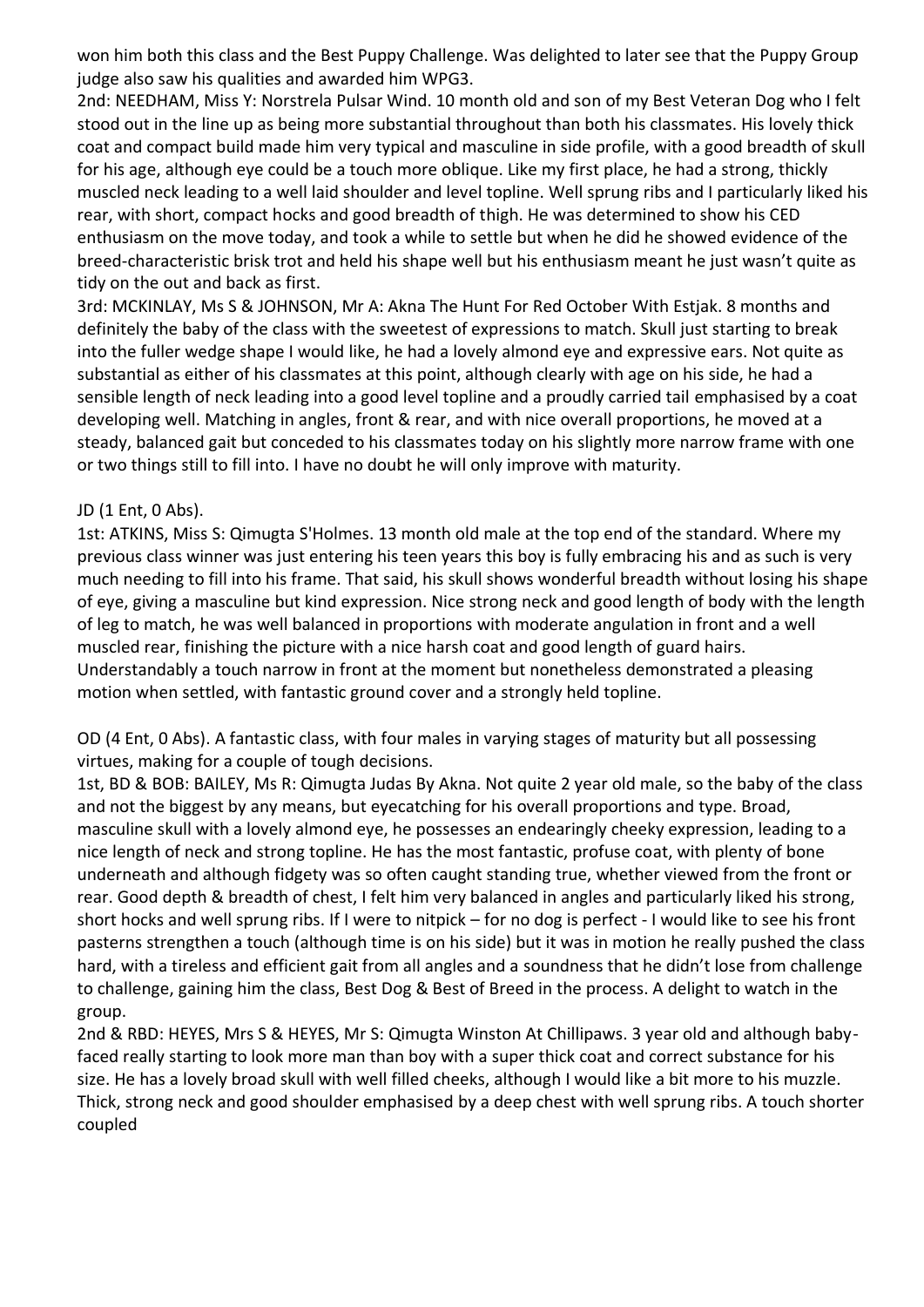than 1st & 3rd, he nonetheless had a nice straight topline leading down to a broad thigh and well let down hocks with enough length in back so as not to interfere with his footfall. Although a touch closer than 1st in front action, he still showed a very breed typical brisk, energetic trot with plenty of drive from the rear, earning him this place and RBD when called back in for the challenge.

3rd: CROFT, Ms R & BICKERDIKE, Mr I: Akna Ross\*\* at Koroyza. 5 years and different in type to my 1st & 2nd but nonetheless shouts CED, quite literally with his wagging tail & attention-seeking woos, giving him a mischievous appeal. Very typical wedge shaped head with a nice almond eye. Built on taller lines but still in proportion, he has enough bone for his size and a wonderfully harsh coat and a topline that does fall level in motion but one you do have to get your hands on to appreciate on the stand. Good broad chest with nice depth and not too much tuck up. When static, he had a tendency to over-stretch himself, but his balance in angles was very clear on the move. With plenty of reach & drive and fabulous groundcover he was by no means outclassed in the run round but unfortunately moving a touch wide on the out and back today so conceded to third.

Res: HEYES, Mrs S & HEYES, Mr S: Arcticice Qimmiq Tlun at Chillipaws (IMP CAN). Although not formally critiqued, I still scribbled some notes as I wished to comment on this handsome 6 year old male who had one of the best headpieces of the day, most fantastic coat and ample bone giving him a strong, masculine outline. Today I felt he was outmoved in side profile by his classmates, perhaps as a darker coated dog he was feeling the heat, but still a strong contender.

VD (2 Ent, 0 Abs). Two 7 year old littermates who were a very close up, as much for the qualities which they shared as those that differed.

1st & BVD: NEEDHAM, Miss Y: Can Ch Arcticice Qimmiq Jasper With Innugati. A male who instantly catches the eye for his coat and look of substance, so much so that at first I thought him perhaps a bit too short in neck and leg, but neither proved to be the case once assessed hands on and in motion. Broad, masculine skull and another who enjoyed the sound of his own voice, especially on the move. Well laid back shoulder, leading down to a deep, broad chest with plenty of heart room. Strong topline without too much slope and nice broad thigh. He had a particularly pleasing front action, although would prefer a touch more turn of stifle to balance his drive from the rear, however this didn't stop him demonstrate an easy, free moving sidegait and winning BVD, just didn't match the drive of the bitch in the BV challenge.

2nd: BAILEY, Ms R: Arcticice Qimmiq Jackson At Akna Ir J Ch. A touch more athletic than his brother in profile, but still sharing the same profuse coat and substance that require close assessment to appreciate his true outline. I really liked his expression, broad and masculine without coarseness and a nice, obliquely set eye. Strong neck, leading to just a slight slope from the withers to an otherwise straight topline. Fabulous depth of chest and another with a well sprung ribcage and good layback of shoulder which was balanced in rear angulation. While clearly full of drive, unfortunately he was determined to give his handler a challenge in motion today. He gave me glimpses of the brisk and efficient gait I was looking for but just wasn't as clean on the out and back has his sibling and as such placed a very close second.

PB (2 Ent, 0 Abs). Another set of siblings in this class, this time two 10 month old sisters and littermates to my 2nd in PD who, although still sharing his type in some ways were less mature. 1st & BPB: CRONIN, Mrs T & CRONIN, Mr K: Norstrela Tarantula. The slightly more compact and as such visually substantial of the two siblings but undoubtedly female in her outline and expression, with a nice dense coat and knuckle left to grow into. Head a typical wedge with good breadth to skull for her age. Nice strong neck leading to a level topline. Chest still developing but I liked her angulation in shoulder which was in balance with her rear. Shorter coat but dense and harsh enough. She took a while to settle into a clean gait, and is still a touch narrow in front, but when she did get into the flow of things she showed a steady pace with good footfall but not quite the fluidity and extension of the male in the Best Puppy challenge.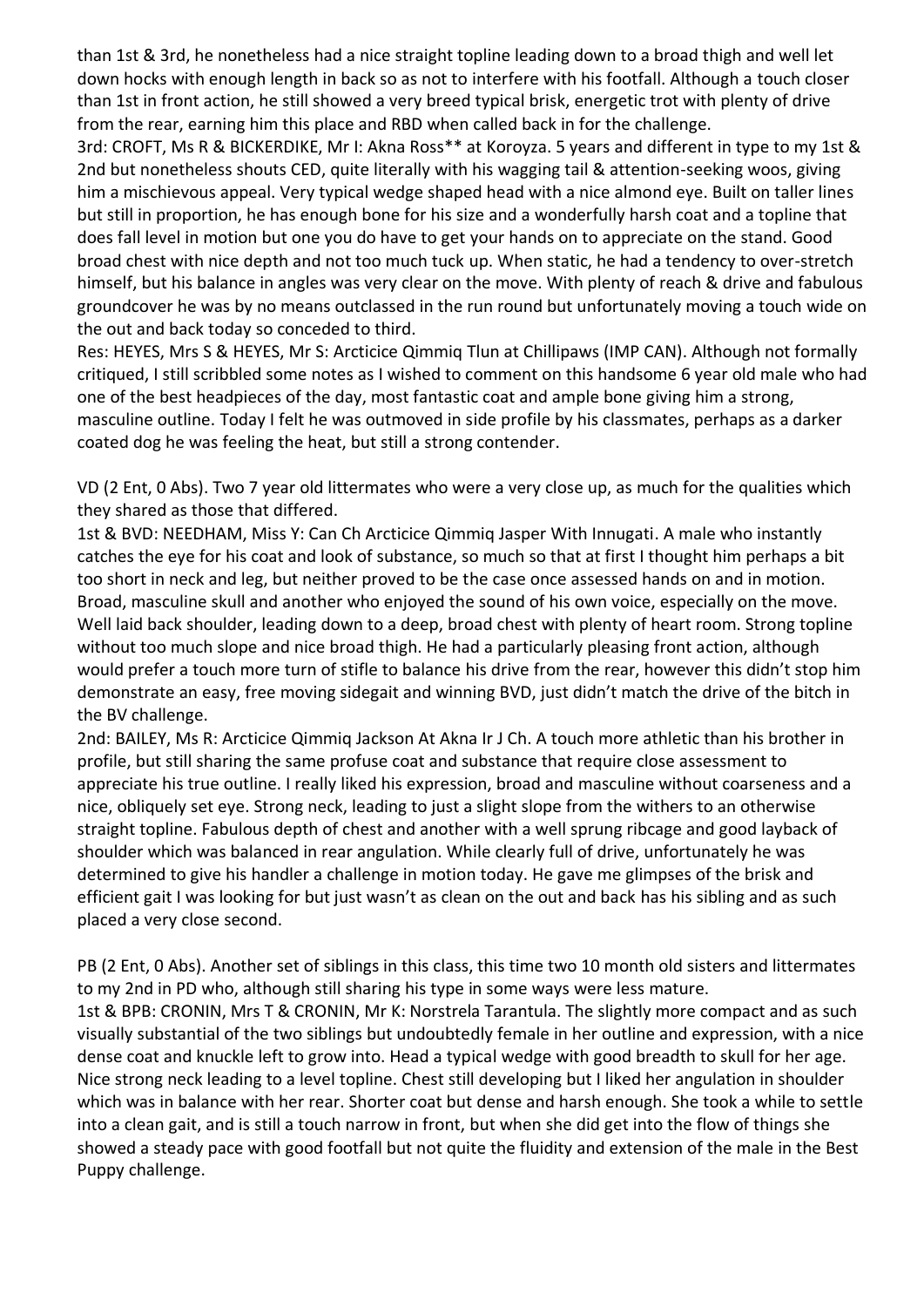2nd: CRONIN, Mrs T & CRONIN, Mr K: Norstrela Lost Jewel. Preferred this girls overall proportions to 1st in my initial walk down the line, with a touch more length of leg in balance to her body, although again chest clearly still developing. Not quite as broad as her sister in skull but developed enough to show the narrow wedge I would expect of a bitch of this age. In motion she was similar to her sister, with perhaps a bit more drive from the rear and more length to coat. Happy to show me her teeth but she had made up her mind that today that was all I needed, and so without being able to assess her in an equal manner to her sister took the runner up position.

## JB (1 Ent, 0 Abs).

1st: ATKINS, Miss S: Qimugta Miss Marple. 13 month old.

What a happy outlook on life this young lady had! Littermate to my Junior Dog winner, she too looks to have just hit a bit of a growth spurt but this certainly did not spoil her overall proportions. Just starting to broaden viewed front on, her prominent markings can draw the eye away from some of her strengths, including a skull developing well for her age, strong neck and good depth of chest. Good length of coat for a bitch and enough bone, with moderate angulation in front and good turn of stifle. Her aforementioned outlook on life made her a challenge to assess on the move today, losing her topline a touch at times, however when focusing on the task at hand she channelled that enthusiasm into plenty of drive and ground cover.

LB (2 Ent, 0 Abs). A deceptively difficult class with two nice girls of quite different type.

1st: GRAHAM, Miss L: Akna Voorhees\*\*. 2 year old and certainly less mature than her classmate in the initial walk down the line. Feminine wedge to skull, a touch more narrow in muzzle than my preference but not untypical for a bitch of this age and with a lovely oblique eye. Chest still developing in width but still standing very true viewed straight on. Well muscled neck leading to a strong, level topline and although not in her best coat was harsh enough to do the job. Although moderate, I thought her very balanced in angles with good overall proportions and particularly liked her return of upper arm, breadth of thigh and strong pasterns front and rear. In motion she really impressed me, moving with a tireless gait from all angles (and on a remarkably loose lead) with really pleasing footfall which edged her into first place.

2nd: ATKINS, Miss S: Qimugta Harpist. A charming 3 year old, littermate to my RBD although quite different in type she certainly made me smile, determined to catch my eye whenever I walked past her in the line up with a lovely feminine and inquisitive expression. Broader in skull and chest than my class winner at this stage without losing her length of leg, she gives a feminine outline with a good length of guard hair. Level topline and of good proportions, I felt her equally balanced to 1st but more angulated in shoulder and turn of stifle which gave her plenty of drive on the move. Would have preferred slightly stronger pasterns but this didn't detract from her ground cover and freedom of stride in motion. When nitpicking for my final decision, I didn't feel she wasn't quite as tireless as 1st place in sidegait, perhaps feeling the heat due to her darker colour, and so conceded to a close 2nd instead.

OB (3 Ent, 0 Abs). I felt this a very strong class, with three rather different girls who all still offered much of what makes the breed special and were each in fabulous condition, making for a difficult decision on final placings.

1st, BB & BOS: CROFT, Ms R & BICKERDIKE, Mr I: Akna Nymph\*\* at Koroyza. 4 years old and not the flashiest at first glance but still catches the eye for her distinctive colouring and well balanced, proportionate outline. Very feminine head with a lovely shape of eye and good breadth to her skull. Thick neck leading to a well laid back shoulder and a fabulous strong, straight topline. She stands true when viewed from the front, with strong pasterns and good bone for her size. Nice depth of chest and good spring to rib with a broad thigh and rear angulation that balances the fore. Not wearing the biggest of coats, but not exceptionally short for a bitch in this breed and what was there was harsh and standoff. Much like my Best Dog, it was her movement that really captured me. She took a while to get into